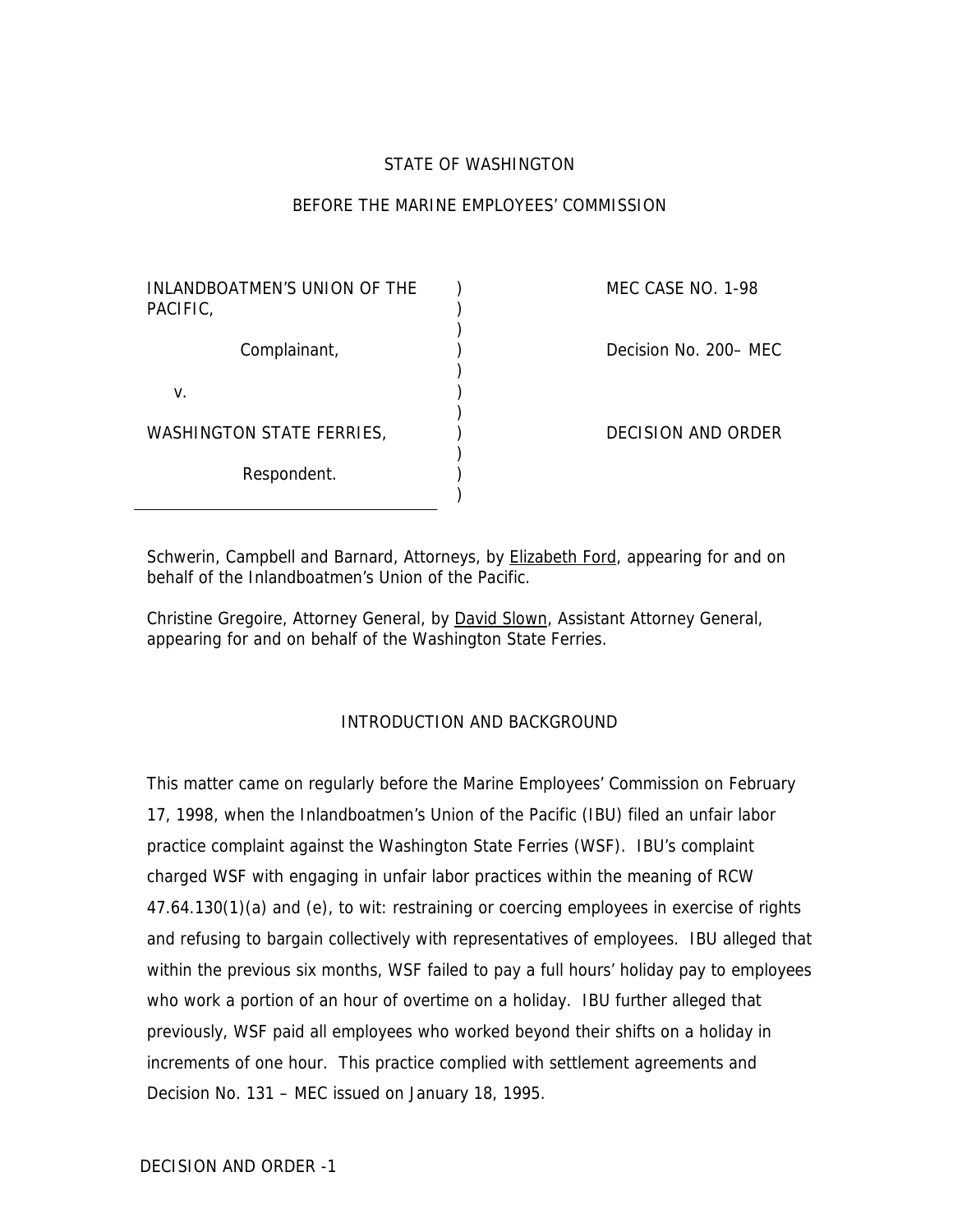Pursuant to a request by the Commission, on March 3, 1998, the IBU filed an amended complaint. The amended complaint provided specific dates on which WSF unlicensed deck employees were not properly paid for time worked in excess of their normal holiday work shift, in violation of settlement agreements and Decision No. 131 – MEC. IBU alleged that by its actions, WSF failed and refused to bargain in good faith.

The Marine Employees' Commission determined that the facts alleged by IBU may constitute an unfair labor practice (ULP) if later found to be true and provable. Commissioner John P. Sullivan was appointed to act as hearing examiner.

On April 2, 1998, Commissioner David E. Williams conducted a settlement conference in this matter. WSF timely filed an answer to the complaint on May 4, 1998. A prehearing conference was held on May 11, 1998 before Commissioner John P. Sullivan. A hearing was held June 11, 1998. Post-hearing briefs were mailed on September 11, 1998.

### POSITIONS OF THE PARTIES

### Position of the Inlandboatmen's Union of the Pacific

Consistent with contractual language governing holiday pay, Washington State Ferries employees historically have been paid in increments of one hour for time worked beyond their scheduled shift on a holiday. In 1994, the MEC ruled in MEC Case N0. 10- 94 that the ferry system must abide by its negotiated agreement to pay both overtime in accordance with Rule 11, and holiday pay in accordance with Rule 25 of the collective bargaining agreement between WSF and IBU.

After the issuance of Decision 131 – MEC in Case 10-94, WSF paid holiday pay in addition to overtime pay. The overtime paid was in increments of one hour, whether it was more or less than 15 minutes. However, in November 1997, WSF changed its pay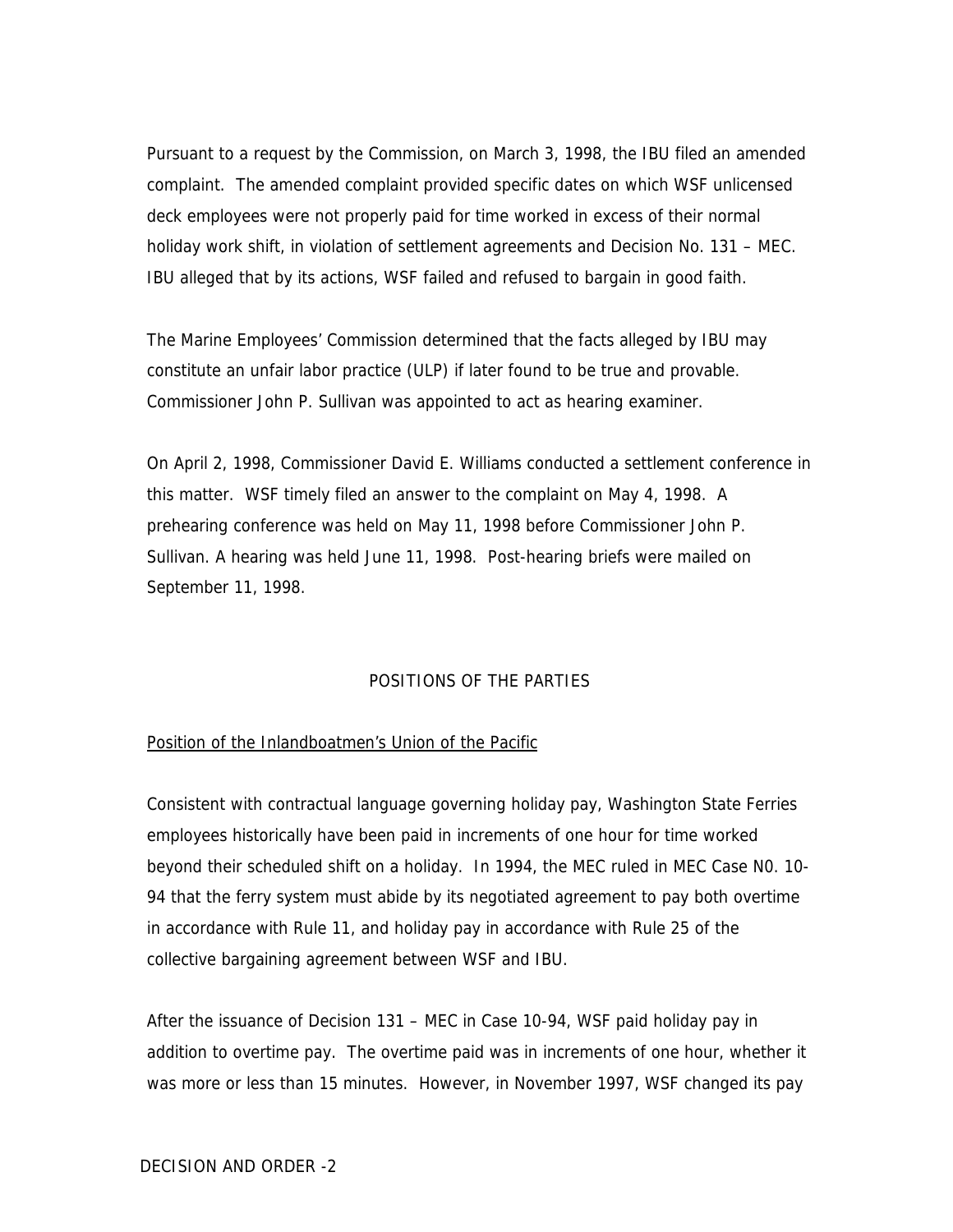practices and no longer paid holiday pay in one-hour increments. WSF required employees to include their beginning time and ending time on their time sheets, and then paid only one-quarter hours' pay to employees who worked less than 15 minutes. On November 8, 1996, WSF sent notices of this change on the time sheets to vessel and terminal personnel. However, no notice of change was sent to the IBU prior to the implementation. The union learned of the change when IBU members contacted Dennis Conklin to complain that overtime worked on the 1997 Thanksgiving holiday had been incorrectly paid. As a result, grievances were filed with the WSF. WSF continued to refuse to pay holiday pay in increments of one full hour, thus IBU filed this unfair labor practice.

The practice of paying employees who work less than 15 minutes for one-quarter hours' pay and all others for a full hour is inconsistent with the contract, and therefore a change in the employees' terms and conditions of employment. There is no justification for payment of one-quarter hour increments found in Rule 25 of the collective bargaining agreement. Rule 25 contains no language that distinguishes between employees who work less or more than one-quarter hour. WSF argues that pursuant to Decision No. 131 – MEC, Rules 11 and 25 of the CBA must be read together. However, Decision No. 131 – MEC only addresses the rates of compensation, not how hours should be calculated. The decision states that the amount of holiday pay should be calculated in accordance with Rule 25's own prescriptions, not those in Rule 11. Past practice is consistent with the contract language.

WSF may not unilaterally change pay practices without bargaining with the union. Changes relating to the payment of holiday pay affect wages and are mandatory subjects of bargaining. Changes in the manner of reporting holiday pay which affect the amount employees are paid for such work are likewise mandatory subjects of bargaining. By refusing to pay employees who worked less than fifteen minutes for a full hour of overtime, WSF changed its past practice and changed the terms and conditions of the contract, in violation of RCW 47.64.130(1)(a) and (e).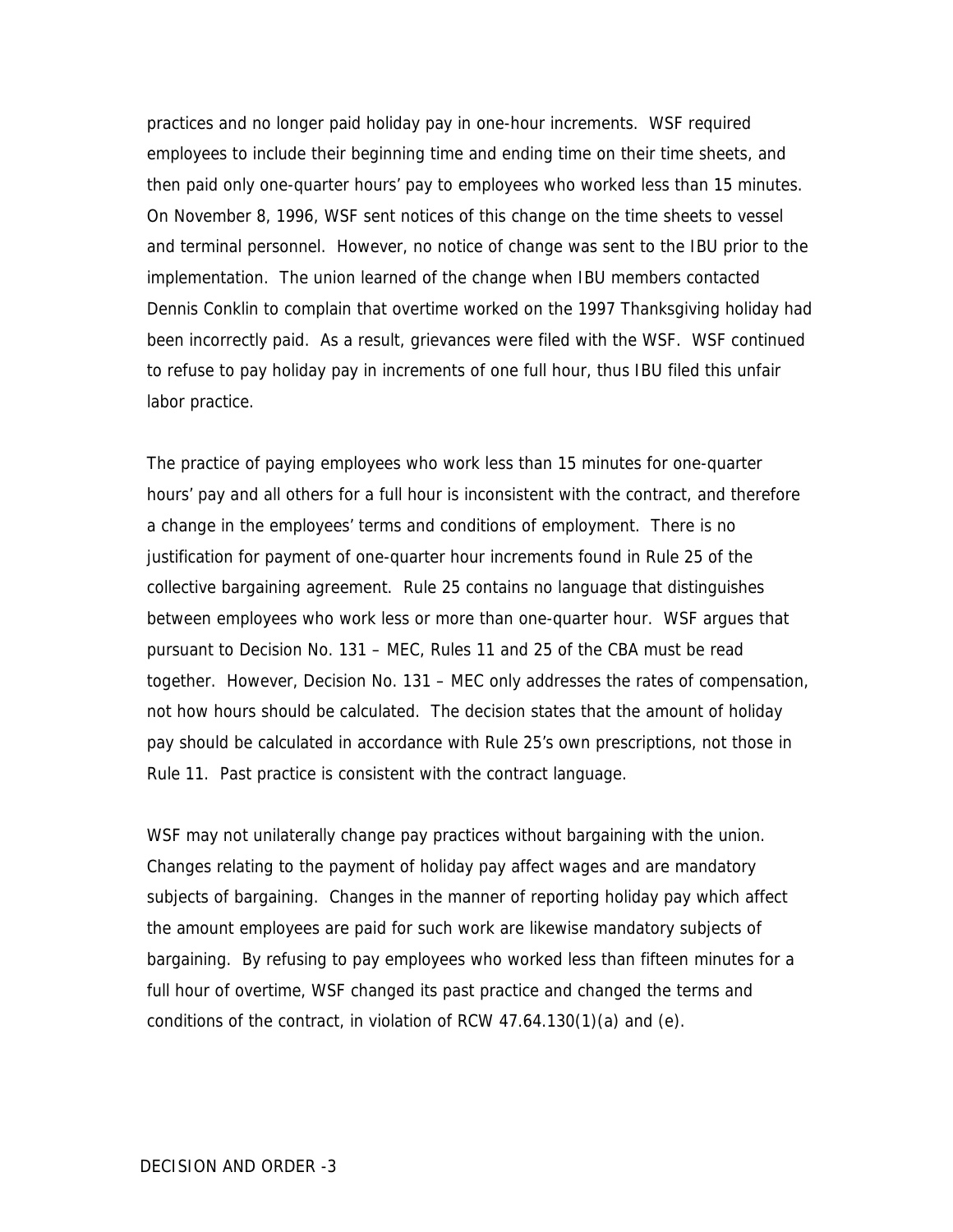#### Position of Washington State Ferries

WSF has no argument with IBU's position regarding the payment of holiday pay for overtime 16 minutes past the regular scheduled holiday shift. WSF's practice is in accordance with Rules 11 and 25 of the collective bargaining agreement and Decision No. 131 – MEC, which requires that Rules 11 and 25 must be read together. The ferry system correctly pays holiday overtime to IBU employees after their regular scheduled holiday shift, from one minute up to and including fifteen minutes, at one-quarter hour of the holiday overtime rate.

A "hole in the [management of overtime claims] system" identified by the State Auditor's Office in a 1995 audit finding, was corrected by the ferry system with the institution of new time sheets in 1996. A memorandum initiating the use of new time sheets, which contained the vessel's "ring off" time, was mailed to all vessel and terminal personnel in early November 1996. The use of the new forms was made mandatory as of January 1, 1997. This change was implemented without objection from any union.

The new time sheets required employees to note the "ring off time" for all overtime entries, which made it possible to tell how many minutes of overtime an employee had worked. Although mistakes were made by the WSF payroll office and other management personnel in their review of those time sheets, or by the employee entering the data on the time sheet, the employees were not entitled to a full hour of overtime. There was never an approved policy or procedure to pay a full hour of holiday for a fractional hour worked. At hearing, WSF's Manager of Marine Operations, Dave Black, admitted that he was not an expert on payroll matters and was wrong when he spoke off-the-cuff to IBU Patrolman Dennis Conklin about the December 1997 grievances that gave rise to this dispute. No evidence was produced by the union that proved WSF's practice of paying holiday overtime to its employees in the manner in which Dennis Conklin testified. By contrast, WSF produced numerous examples of time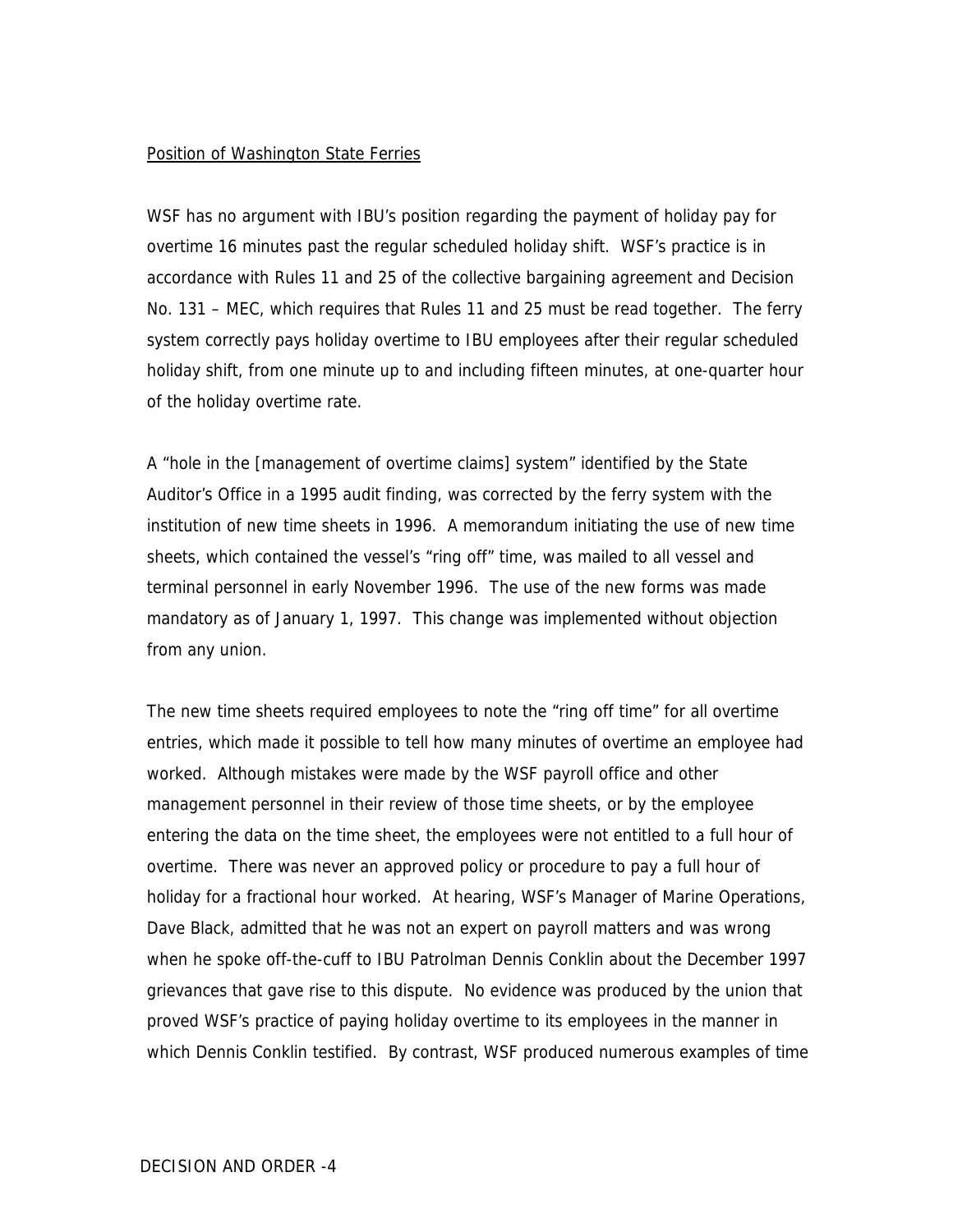sheets whose entries were made in accordance with WSF's November 1996 memorandum.

There was never a practice in place at WSF of paying a full hour of holiday overtime when the employee worked 15 minutes or less on a holiday. WSF made no unilateral change in practices in late 1997 and therefore the complaint must be dismissed.

# STATEMENT OF THE ISSUE

- 1. Did Washington State Ferries commit an Unfair Labor Practice when it paid employees who worked fifteen (15) minutes or less over their scheduled shift on a holiday one-quarter hour of holiday overtime pay, but refused to pay an additional base hour of straight time?
- 2. If so, what is the remedy?

## FINDINGS OF FACT

1. Overtime is paid pursuant to Rule 11 of the WSF and IBU 1995-1997 collective bargaining agreement (CBA).

## RULE 11 – MINIMUM MONTHLY PAY AND OVERTIME

11.01 The overtime rate of pay for employees shall be at the rate of two (2) times the straight-time rate in each classification.

11.02 When work is extended fifteen (15) minutes or less beyond the regular assigned workday, such time shall be paid at the overtime rate for one-quarter (¼) of an hour. Should work be extended by more than fifteen (15) minutes, the time worked beyond the regular assigned workday shall be paid at the overtime rate in increments of one (1) hour. Such extended work shifts shall not be scheduled on a daily or regular basis.

. . ..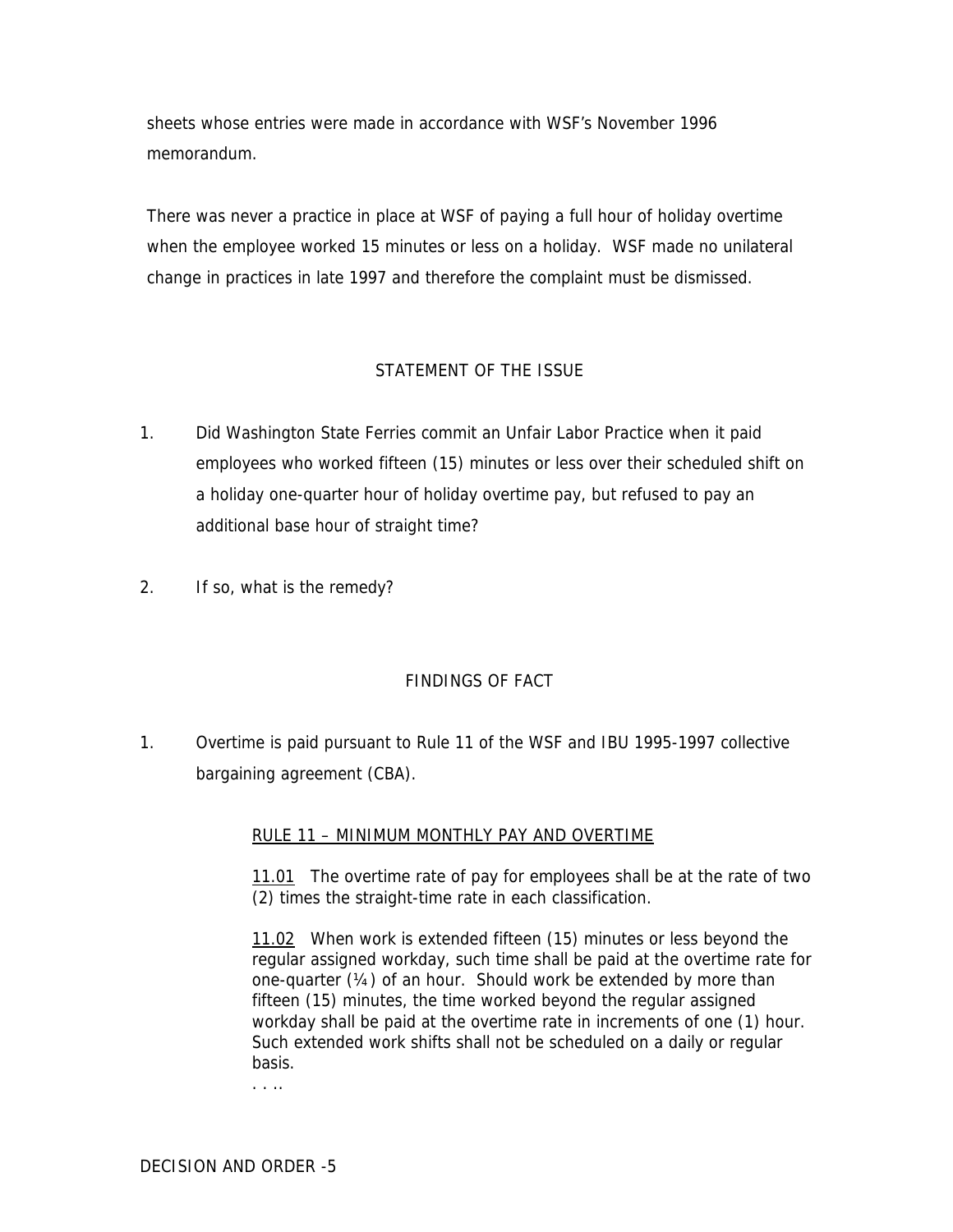2. Holidays are paid pursuant to Rule 25 of the 1995-1997 IBU/WSF collective bargaining agreement.

## RULE 25 – HOLIDAYS

25.01 New Years' Day (January 1), Martin Luther King's Birthday (January 15), Lincoln's Birthday (February 12), Washington's Birthday (February 22), Memorial Day (May 30), Independence Day (July 4), Labor Day (first Monday in September), Columbus Day (October 12), Veteran's Day (November 11), Thanksgiving Day (fourth Thursday in November), day after Thanksgiving and Christmas Day (December 25) shall be recognized holidays. All employees required to work on holidays shall be paid at the straight time rate of pay, with an additional one (1) hour's pay for each hour worked during the period from midnight to midnight of the holiday.

- 3. On January 18, 1995, the Marine Employees' Commission issued Decision No. 131 - MEC. At issue in that case was an agreement negotiated between Armand Tiberio, Director of Marine Operations for Washington State Ferries and Dennis Conklin, Patrolman/Business Agent for Inlandboatmen's Union of the Pacific. As a result of that agreement, overtime became a subject for work beyond the holiday scheduled regular assigned workday for the first time.
- 4. The agreement at issue in Decision No. 131 MEC established for the first time that after an employee completed a scheduled holiday work day shift, each and every hour would be overtime. The employee would be compensated at the rate of two times straight time plus one hour of straight time, called "holiday hour," for each and every hour of overtime. The overtime rate would be paid at triple the straight time rate.
- 5. Although the first 15 minutes or less after the completion of the holiday schedule regular assigned workday was not specifically addressed in Decision No. 131 – MEC, the Marine Employees' Commission ruled therein that Rules 11 and 25 must be read together.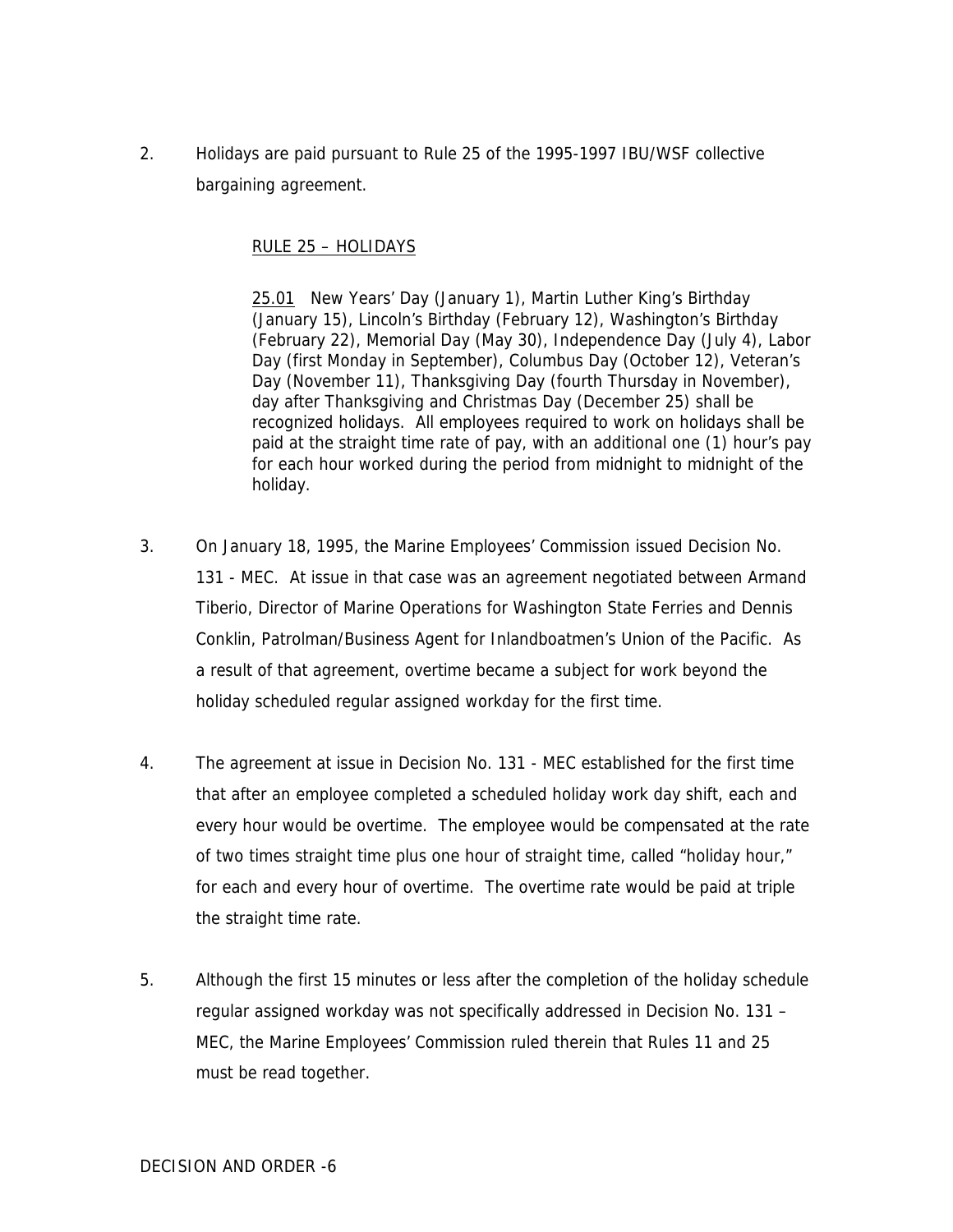Rule 11.02 defined the first 15 minutes or less worked beyond the regular assigned workday as one-quarter of an hour. Work extended by more than 15 minutes beyond the regular assigned workday was defined in Rule 11.02 as one hour.

6. After Decision No. 131 – MEC was issued on January 18, 1995, pursuant to Rule 11, the Washington State Ferries began paying WSF employees covered by the IBU/WSF collective bargaining agreement for one-quarter hour at the "holiday overtime rate" when work was extended 15 minutes or less beyond the regular assigned workday, on a holiday. Employees whose regular assigned workday on a holiday was extended 16 minutes or more, were paid for one hour at the triple time rate.

It was the responsibility of the WSF payroll office to determine if a claim entered on the time sheet for overtime of one hour was for fifteen minutes or less, or was for sixteen minutes or over. Sometimes this was difficult to determine from the entries on the time sheets. Generally, WSF's policy was that if an hour was claimed and approved by the Mate, the employee's word was taken and an hour of holiday overtime was paid.

7. In February 1995, the Washington State Auditor's Office (SAO) issued an audit finding that Washington State Ferries lacked a mechanism to determine the accuracy of overtime claims. To correct the audit finding and comply with state regulations, WSF revised the time sheets. Employees were now required to include their beginning and ending times on the time sheets. The new time sheets accurately reflected any work performed beyond the holiday work assignment, so the employee could receive the proper overtime pay for the work performed. The revised time sheets made it possible for payroll personnel to determine how many minutes of overtime had been worked. Even with the new time sheets, WSF occasionally paid for the first 15 minutes of holiday overtime by paying an additional hour instead of one-quarter hour of overtime in error.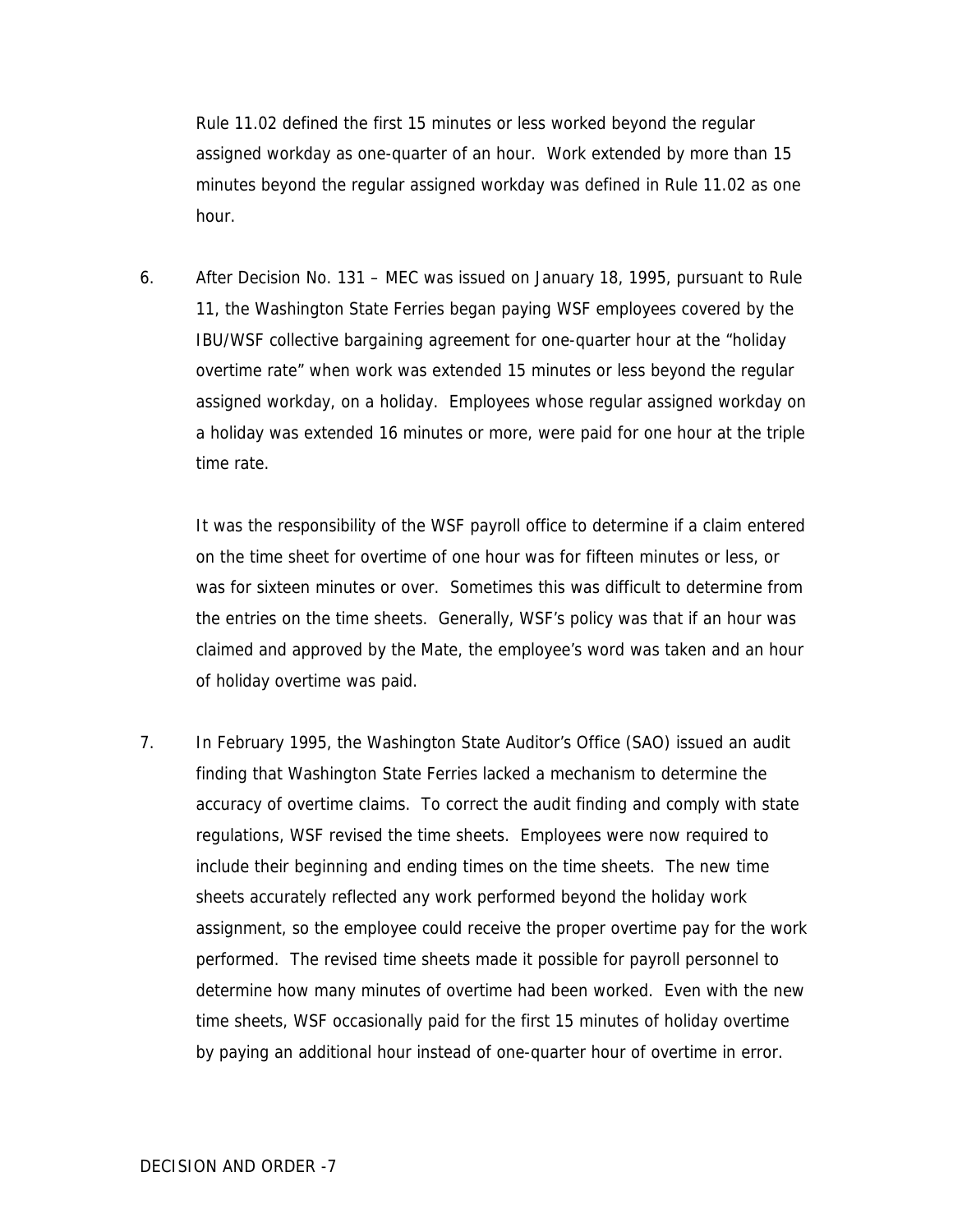- 8. On November 8, 1996, the new time sheets were mailed with a memorandum from WSF Operations Director Joseph Nortz, to all terminal and vessel personnel; supplies of the revised time sheets were provided to all vessels and terminals.
- 9. The Inlandboatmen's Union never received copies of the November 1996 memorandum and revised time sheets. The record is silent as to whether any union representing ferry employees protested the November 1996 alteration of time sheets.
- 10. A full year later, after the 1997 Thanksgiving holiday, a number of IBU employees notified Dennis Conklin that WSF had changed its practice with respect to holiday overtime pay. They felt that they had mistakenly been paid for one-quarter hour of holiday overtime, instead of a full hour of holiday pay. Dennis Conklin notified Human Resources Director Gary Baldwin, who referred him to WSF Operations Manager Dave Black. Mr. Black indicated that the grievances had merit and that IBU members should resubmit their time sheets to payroll for correction. Upon further discussion with payroll personnel, Black communicated to Conklin that his original statement was in error and that the quarter-hour of holiday overtime pay was correct.
- 11. The employees' time sheets submitted as evidence of past practice by WSF to pay IBU members one hour of holiday pay for the first 15 minutes or less of overtime beyond the holiday scheduled work assignment were not conclusive evidence of a change in past practice. Rather they were evidence that some employees' do incorrectly put in for one hours' holiday overtime pay when they have worked 15 minutes or less on a holiday. The incidences of WSF employees submitting incorrectly filled out time sheets has diminished over time since the revised time sheets were sent to WSF employees in November 1996.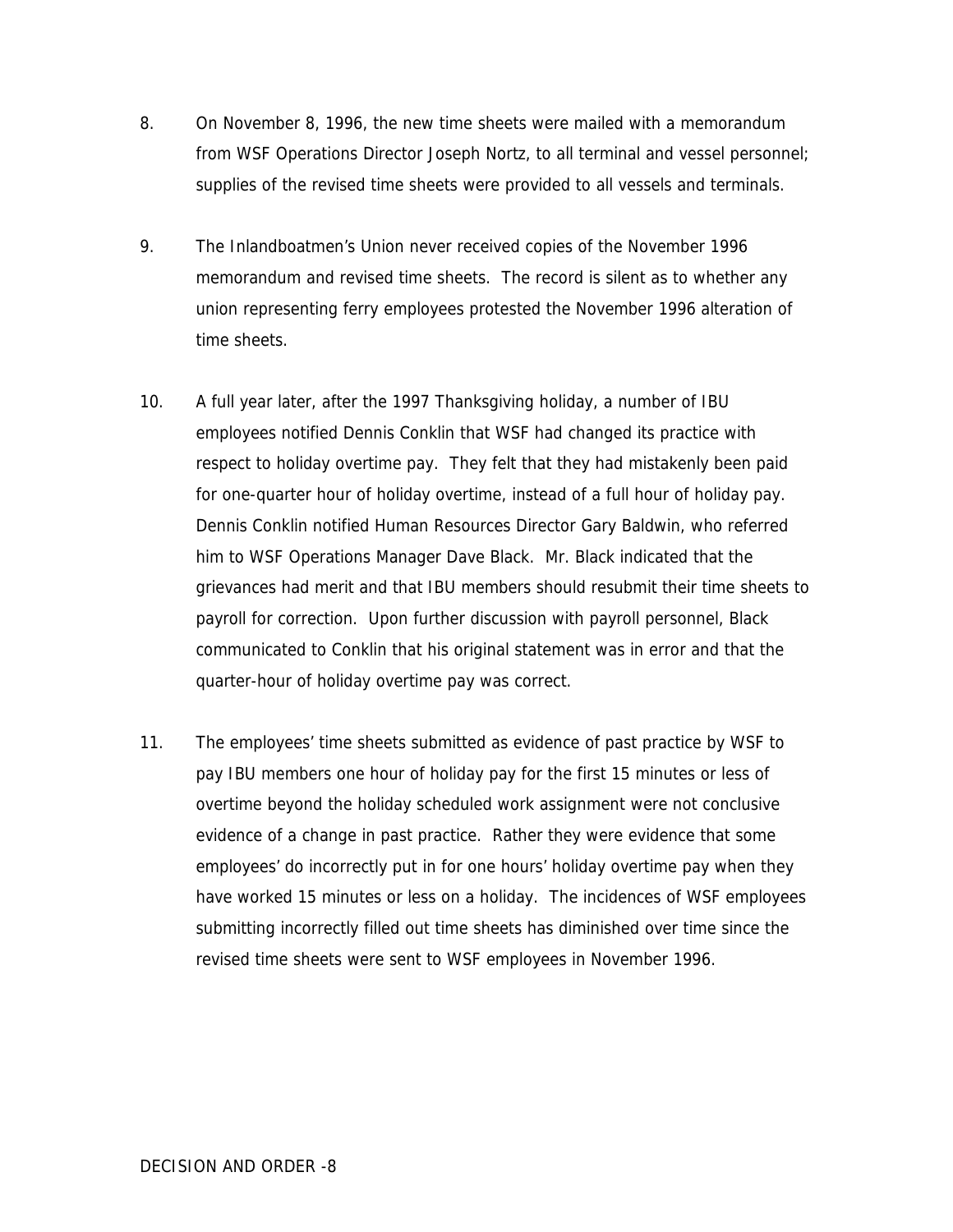## CONCLUSIONS OF LAW

- 1. MEC has jurisdiction over the subject matter and the parties involved in this case. Chapter 47.64 RCW, especially RCW 47.64.130 and 47.64.280.
- 2. Washington State Ferries and the Inlandboatmen's Union negotiated an agreement that provided overtime for employees who worked one hour or more beyond their holiday work assignment schedule. In addition, they agreed that the overtime hourly rate shall be three times the basic straight time hourly rate. This agreement between the parties was at issue in MEC Case No. 10-94, Decision 131 – MEC.
- 3. In Decision No. 131 MEC, Conclusion of Law  $\#$  6, MEC concluded that:

. . . IBU/WSF [CBA] Rule 11 and Rule 25 must be read together. In a recent case, most closely analogous to the instant matter:

> As is frequently repeated by labor arbitrators, collective bargaining agreements must be read in totality, with each section a part of, and interpreted within, the whole. Moreover, to expressly include certain exceptions indicates that there are not other exceptions. The contract articles concerning premium pay and holidays must be read as cumulative, and thus as granting triple time pay for hours worked on holidays unless there is specific language forbidding such interpretation – which there is not.

Mason County v. Teamsters Union Local 378, 97 LA 45, 48.

3. Pursuant to Decision No. 131- MEC, the Commission must read Rule 25 and Rule 11.02 together. Rule 11.02 spells out how the first 15 minutes of holiday overtime is to be calculated and paid. Common sense and logic require that Rule 11.02 must be applied using the negotiated overtime hourly rate between IBU and WSF. Elkouri and Elkouri, How Arbitration Works, 480 (5<sup>th</sup> Ed. 1996).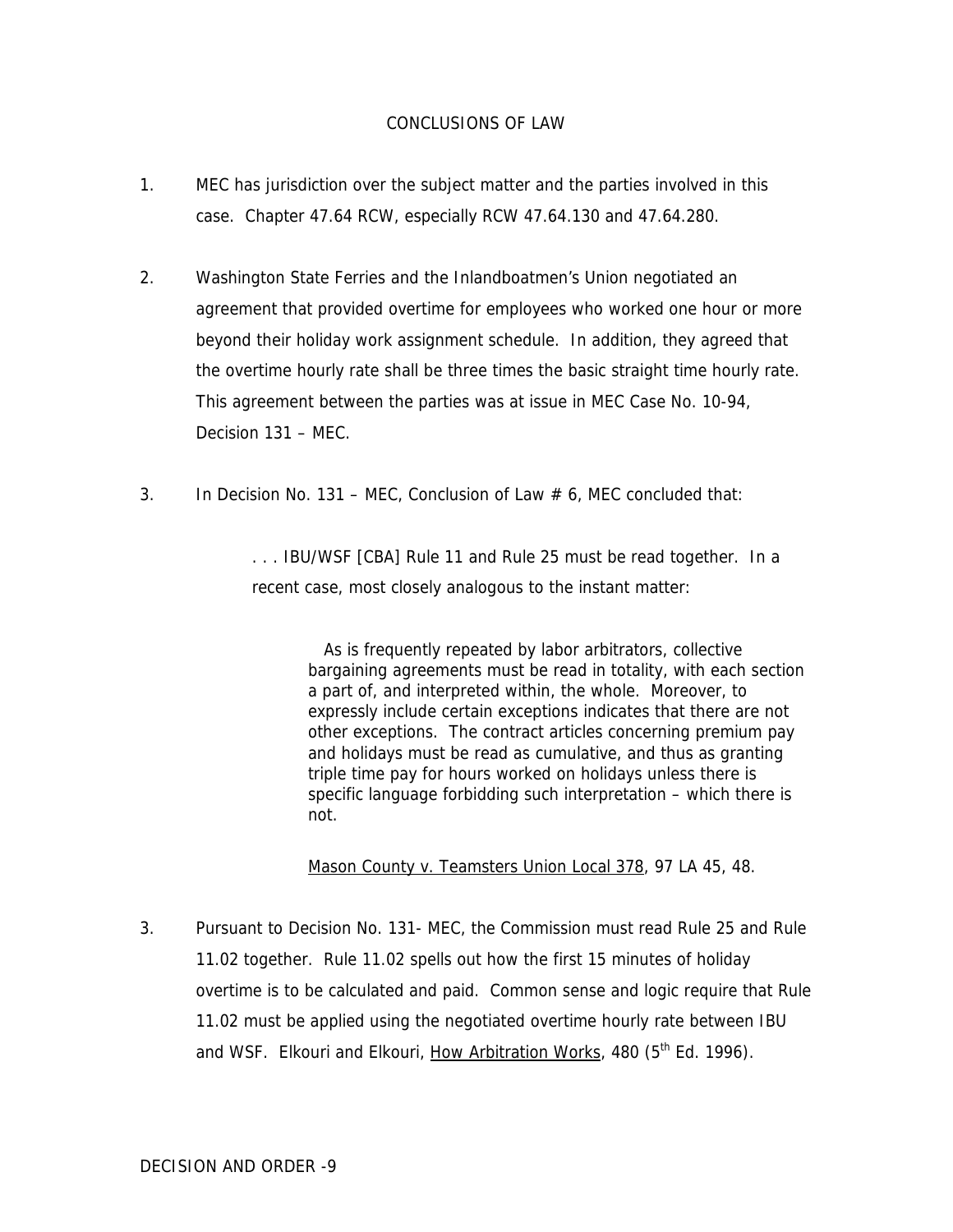- 4. Dennis Conklin, IBU Patrolman/Business Agent, and Armand Tiberio, Director of Marine Operations for Washington State Ferries, negotiated the issues of overtime and overtime pay on a holiday. After the issuance of Decision No. 131 – MEC on January 18, 1995, in which the aforementioned agreement was at issue, WSF complied with the terms of their agreement, Rules 11 and 25 of the WSF/IBU contract and Decision No. 131 – MEC by paying deck department employees at the triple time rate for one-quarter hour if they worked 15 minutes or less beyond their regular assigned work day, and for one hour if they worked more than 15 minutes beyond their regular assigned work day. The revision in the time sheets to correct an audit finding did not change or alter that pay practice.
- 5. The revision of the time sheets in November 1996 by the ferry system without notice to the IBU did not constitute a refusal to bargain. The IBU argues that such a revision is a mandatory subject of bargaining, and by its lack of notice and presentation of the time sheets to employees as a "fait accompli," the ferry system has refused to bargain.

In Clover Park School District, Dec. 6072-A (EDUC, 1998), PERC found that the school district was required to bargain a change in policy which affected the rate of employees' wages. In Lewis County, Dec. 2957 (PECB, 1988), PERC ruled that a change in payday was a mandatory subject of bargaining because when a worker is paid is closely related to how much a worker is paid. WSF's revision of time sheets to correct an audit finding required employees to state a beginning and ending time on time sheets to allow the employer pay the correct amount of overtime. The revision did not affect when or how much an employee was paid, and therefore did not "affect wages" in the manner described in Clover Park or Lewis County.

Perhaps WSF's change in the time sheets in 1996 can be more accurately compared to the installation of time clocks. In Rust Craft Broadcasting, 225 NLRB 327, 92 LRRM 1576 (1976) the NLRB ruled that the installation of time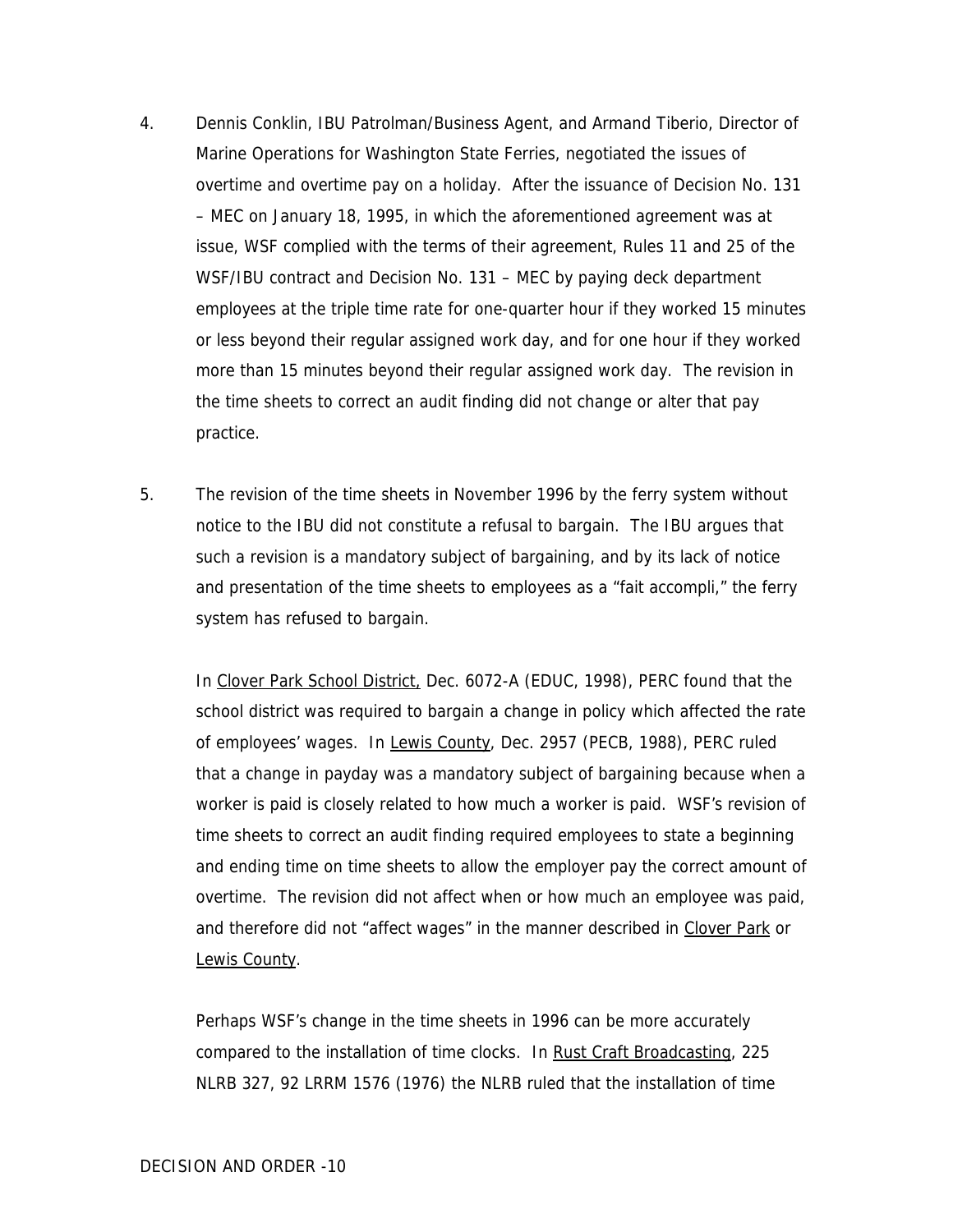clocks without bargaining was not a refusal to bargain. The NLRB reasoned that the time clocks were merely a more dependable method of enforcing the employees' longstanding requirement that they correctly record their time at work, and therefore, bargaining was not required over this procedural change.

- 6. WSF's revision of time sheets in November 1996 did not signal an alteration of how overtime on a holiday was to be paid pursuant to Rules 11 and 25 or Decision No. 131 – MEC. Rather, it made it possible for the payroll department to correctly apply Rules 11 and 25 of the contract.
- 7. Errors made by the WSF payroll office after time sheets were revised in November 1996 in the payment of holiday overtime did not establish a binding past practice. Crown Zellerbach Gaylord, 76 LA 603, 606 (1981). The union did not become aware of the November 1996 revision to the time sheets until approached by IBU members in November 1997. Had WSF's time sheet revision altered holiday overtime pay practices, it is likely that IBU members' protests would have been heard in less than twelve months.
- 8. The Inlandboatmen's Union of the Pacific has failed to prove by a preponderance of the evidence that by paying employees who work 15 minutes or less over their scheduled shift on a holiday one-quarter hour of holiday overtime pay, but refusing to pay an additional base hour of straight time, the Washington State Ferries has committed an unfair labor practice in violation of RCW 47.64.130(a) and (e).

Having read the entire record including but not limited to the complaint, the hearing transcripts, the exhibits and post-hearing briefs, the Marine Employees' Commission now enters the following order.